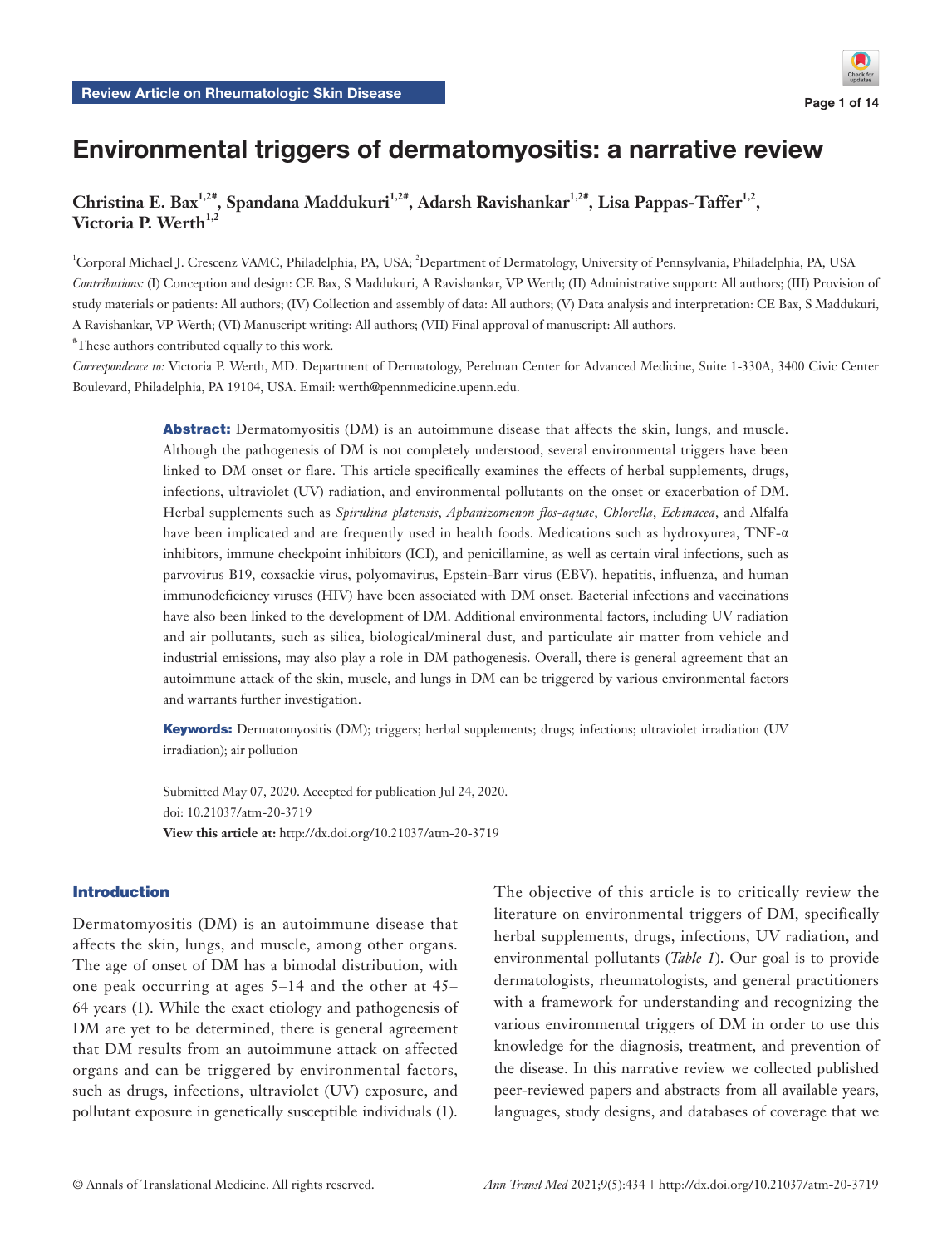Herbal supplements

Spirulina platensis (2-4)

Aphanizomenon flos-aquae

**Chlorella** 

Echinacea (2)

Alfalfa (5)

#### Drugs

Hydroxyurea (6-10)

TNF-α inhibitors (6,11-18)

PD-1 inhibitors (19-25)

CTLA-4 inhibitors (19,26,27)

Penicillamine (6,28-31)

Hydroxymethylglutaryl Co-A reductase inhibitors (32,33)

Lacosamide (34)

Additional drugs:

Phenylbutazone, Cyclophosphamide, Etoposide, Imatinib mesylate, Interferon-α2b, Omeprazole, Phenytoin, Tegaflur, Alfuzason, Etancercept, Gemfibrozil (6)

Vaccinations

Smallpox, diptheria and tetanus, Bacillus-Calmette-Guerin (BCG), diptheria, inactivated polio, oral cold vaccine, influenza (35-45)

Infections

Viral

Parvovirus (46)

Coxsackie B virus (47-49)

Polyomavirus (50,51)

Epstein-Barr virus (52,53)

Hepatitis B and C virus (54-57)

Human immunodeficiency virus (58)

Bacterial

Streptococcus pyogenes (59)

Mycobacterium tuberculosis (60)

Borrelia burgdorferi (61)

Ultraviolet radiation (62-70)

Environmental pollution

Silica (71-73)

Dust (biological, mineral, gases/fumes) (74)

Particulate matter (vehicle/industrial emissions) (75-78)

Cigarette smoking (79,80)

Maternal exposure (associated with JDM): Chalk dust, gasoline vapor, maternal smoking, carbon monoxide (81)

**Table 1** (*continued*)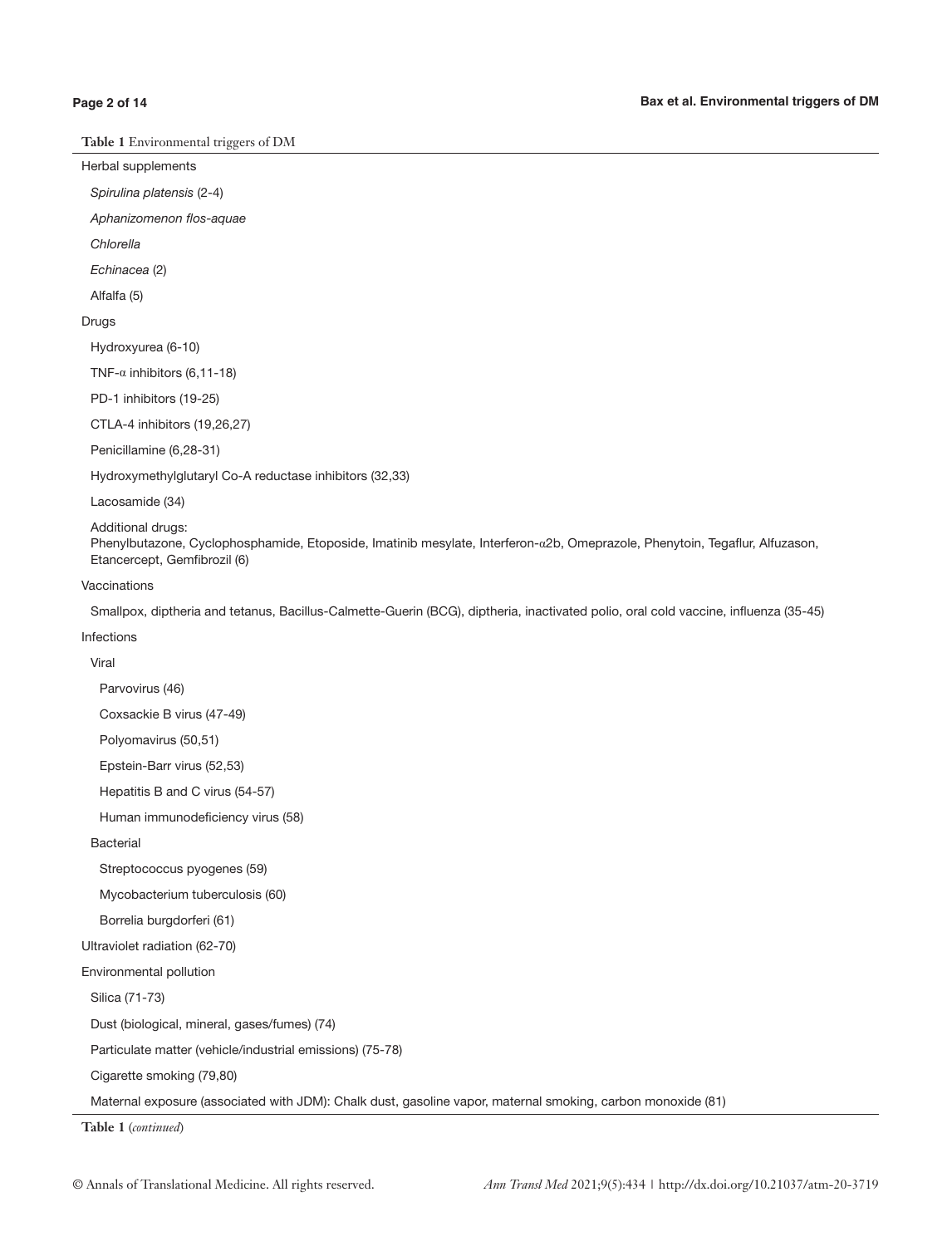#### **Annals of Translational Medicine, Vol 9, No 5 March 2021 Page 3 of 14**

**Table 1** (*continued*)

Miscellaneous Seasonal variation (82-86) Pregnancy (87-93) Liquid silicone filler rhinoplasty (94) Silicone breast implants (95)

deemed essential for the goals of this review. We present the following article in accordance with the Narrative Review reporting checklist (available at [http://dx.doi.org/10.21037/](http://dx.doi.org/10.21037/atm-20-3719) [atm-20-3719\)](http://dx.doi.org/10.21037/atm-20-3719).

#### DM and herbal supplements

Various herbal supplements, including *Spirulina platensis*, *Aphanizomenon flos*-*aquae*, *Chlorella*, *Echinacea* and Alfalfa stimulate the immune system (96-102), and their use has been associated with autoimmune skin disease exacerbations and even disease onset (2-5,103,104). Many patients with autoimmune skin diseases consume herbal supplements, with 35% to 69% of dermatology patients reporting complementary and alternative medicine use (105). Our preliminary survey data of DM, bullous pemphigoid, pemphigus vulgaris, and cutaneous and/or systemic lupus erythematosus patients show that DM patients had the highest rate of herbal supplement use compared with cutaneous lupus erythematosus and healthy controls, with 21.5% of DM patients reporting usage, and 14.6% reporting Spirulina consumption (4). In this context, it is important to consider that many of these herbal supplements are included in commercially available vitamin products, protein powder and weight loss mixes, and food items, either packaged in health food snacks and drinks like *Naked Juices Green Machine shake* or used in food establishments that serve smoothies and other made-toorder drinks.

Two case reports and one case series suggest that herbal supplements may cause DM onset or flare in susceptible patients (2,3,5). In one report, a patient experienced acute new erythema of her face and hand knuckles one to two days after starting daily consumption of *You're My Everything*, a supplement containing *Spirulina platensis*, *Aphanizomenon flos-aquae*, organic cayenne pepper, and methylsulfonylmethane. After discontinuing the supplement and completing a 10-day course of 40 mg prednisone daily, she re-started *You're My Everything* and upon rechallenge, her rash worsened acutely in conjunction with significant swelling of her face, eyes, and ears. Prior biopsy findings and clinical exam were consistent with DM; however, despite appropriate treatment, cutaneous symptoms did not resolve completely (2). The temporal relationship between consumption and symptom onset, improvement with withdrawal, and response to re-challenge suggest that the herbal supplement was the likely culprit drug. In another report, a woman developed a widespread rash several days after taking a *Spirulina* supplement. She subsequently developed neck flexor and left proximal upper extremity weakness in association with an elevated serum creatine kinase (1,268 IU/mL). Clinical presentation and muscle histopathology were consistent with DM (3). Zeidi *et al.* (5) reported on three patients who developed DM or had a DM flare after ingesting Isalean**®** weight loss shake, which contains alfalfa and a proprietary enzyme blend of *Aspergillus oryzae*, *Rhizopus oryzae*, *Trichoderma longibrachiatum*, *Saccharomyces cerevisiae*, *Bacillus subtilis*, *Ananas comosus*, and *Aspergiullus niger*. *In vitro* testing showed that Isalean**®** dose-dependently stimulates peripheral blood mononuclear cell secretion of inflammatory cytokines TNF-α, IFN-α, and IFN-β, primarily via toll-like receptor 4 activation (5). Practitioners should be aware of the potential immunostimulatory effects of herbal supplements on DM and specifically ask their patients about possible consumption.

#### DM and drugs

Several drugs have been linked to DM onset or flare, including hydroxyurea, TNF-α inhibitors, ICI, and penicillamine (*Table 1*). Few controlled trials exist (11-13) and the majority of evidence is based on case reports. It is important to note that identifying culprit drugs and connecting them temporally with disease course is difficult for several reasons. First, many DM patients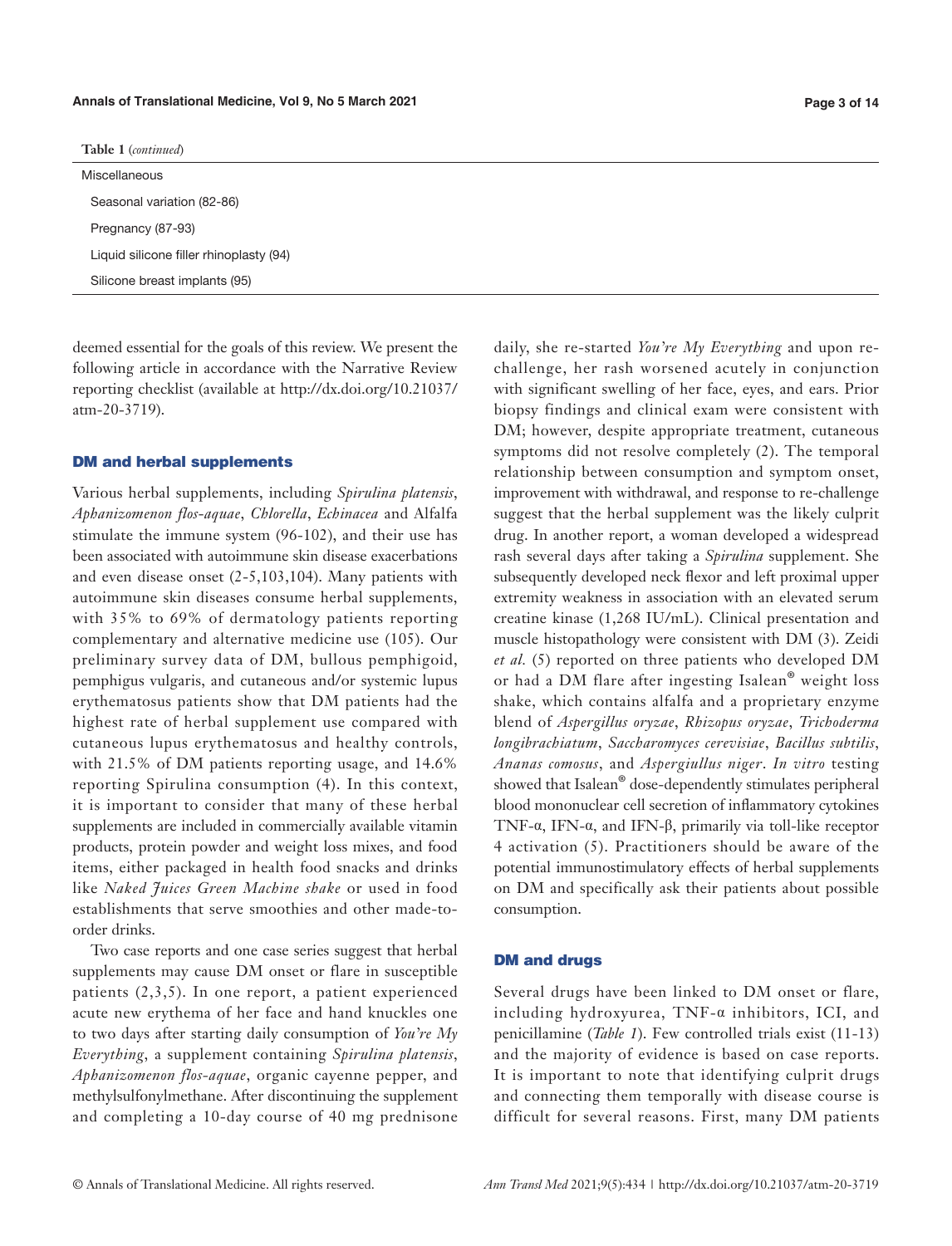#### **Page 4 of 14**

have underlying malignancies or autoimmune disorders, predisposing them to or triggering DM (6,106). Second, patients are often on numerous drugs, and determining the offending agent can therefore be challenging. Third, the time course between beginning a drug and reported DM onset may be months to years, depending on the drug, making it difficult to link the two temporally (6). Thus, showing drug causality can be difficult or nearly impossible. For that reason, the World Health Organization (WHO) designed the Causality Assessment Algorithm to standardize the likelihood that a drug incited disease onset using four criteria: (I) temporal relationship; (II) no other attributable causes; (III) response to withdrawal; and (IV) response to re-challenge. Drugs are graded as certain, probable/likely, possible, unlikely, conditional/unclassified, or unassessable/ unclassifiable (107).

# *Hydroxyurea*

Hydroxyurea is a cytotoxic agent most commonly used to treat myeloproliferative disorders, such as chronic myeloid leukemia (CML), polycythemia rubra vera, and essential thrombocythemia (108). It works by inhibiting ribonucleotide reductase, resulting in S-phase arrest and thereby halting *de novo* DNA synthesis (108,109). Hydroxyurea has been frequently implicated in DMlike cutaneous eruptions (6-10); however, myopathy and new, DM-associated malignancy are typically not present (9,110,111). In a review of 70 cases by Seidler and Gottlieb (6), hydroxyurea was the most common cause of druginduced DM, accounting for 51% of cases (n=36/70). The authors found that compared to the non-hydroxyureatreated patients, hydroxyurea patients had no muscular weakness/myositis (*vs.* 79.4%) and had a median time from start of drug to DM onset of 60.0 *vs.* 2.0 months for nonhydroxyurea-treated patients (6). The suspected culprit drug was withdrawn in 83.3% of the cases and nearly all patients had clinical improvement after drug withdrawal. In Vassallo *et al.* (112), 7/158 patients (4.4%) on hydroxyurea for CML developed skin changes resembling Gottron's papules after long-term hydroxyurea use. The mechanism of action that causes DM-like manifestations is poorly understood. However, one possibility is that DM-like cutaneous eruptions arise due to the drug's cytotoxic effects from inhibiting both DNA repair and DNA synthesis (109,113). It is thought that hydroxyurea inhibits the ribonucleotide reductase enzyme system thereby inhibiting cell DNA synthesis and reducing intracellular deoxyribonucleotide pools, ultimately leading to cell death (114). Another possibility is that the synergistic effects of hydroxyurea blocking DNA site repair and UV irradiation causing DNA strand breaks lead to DM manifestations (110,112,113,115).

# *TNF-α inhibitors*

TNF-α inhibitors, such as infliximab, adalimumab, and etanercept are frequently used for a wide range of autoimmune and rheumatological disorders, such as psoriasis, rheumatoid arthritis, ankylosing spondylitis, and Crohn's disease (116-118). There are numerous cases reporting a temporal associations between anti-TNF-α therapy in autoimmune disease patients and new onset DM (6,14-18). Although TNF- $\alpha$  inhibitors have been tested as potential therapies to treat DM, results have been mixed with many patients experiencing worsening of their disease (11-13). These results are paradoxical as high TNF- $\alpha$  is implicated in DM pathogenesis. For instance, the proinflammatory cytokine and its receptor are upregulated in DM and likely contribute to muscle inflammation and catabolism (119). Polymorphisms in the TNF-α promoter have also been linked to a greater risk of acquiring DM and increased severity in juvenile DM (JDM) (120,121). The cytokine-shift hypothesis proposes one explanation for why pharmacologically blocking TNF-α counter-intuitively leads to DM onset or flare (16,122). TNF- $\alpha$  inhibition increases type 1 interferon production (12,119,121). The interferon signature plays a key role in DM pathogenesis by activating antigen presenting cells and stimulating autoantigen production, which in turn stimulates antibody production (119,123). In an open pilot study of infliximab in patients with refractory inflammatory myopathies, several patients' DM acutely worsened and these flares were associated with increased type 1 interferon activity in both the blood and muscle (12). An alternate hypothesis is that TNF-α blockade may decrease cell apoptosis, leading to increased autoantibody production (124). As the use of TNF-α inhibitors continues to increase, health care professionals must be aware of the paradoxical, deleterious effects that these drugs may have in patients.

# *ICI*

ICI, including PD-1 inhibitors such as pembrolizumab and nivolumab and CTLA-4 inhibitors such as ipilimumab, are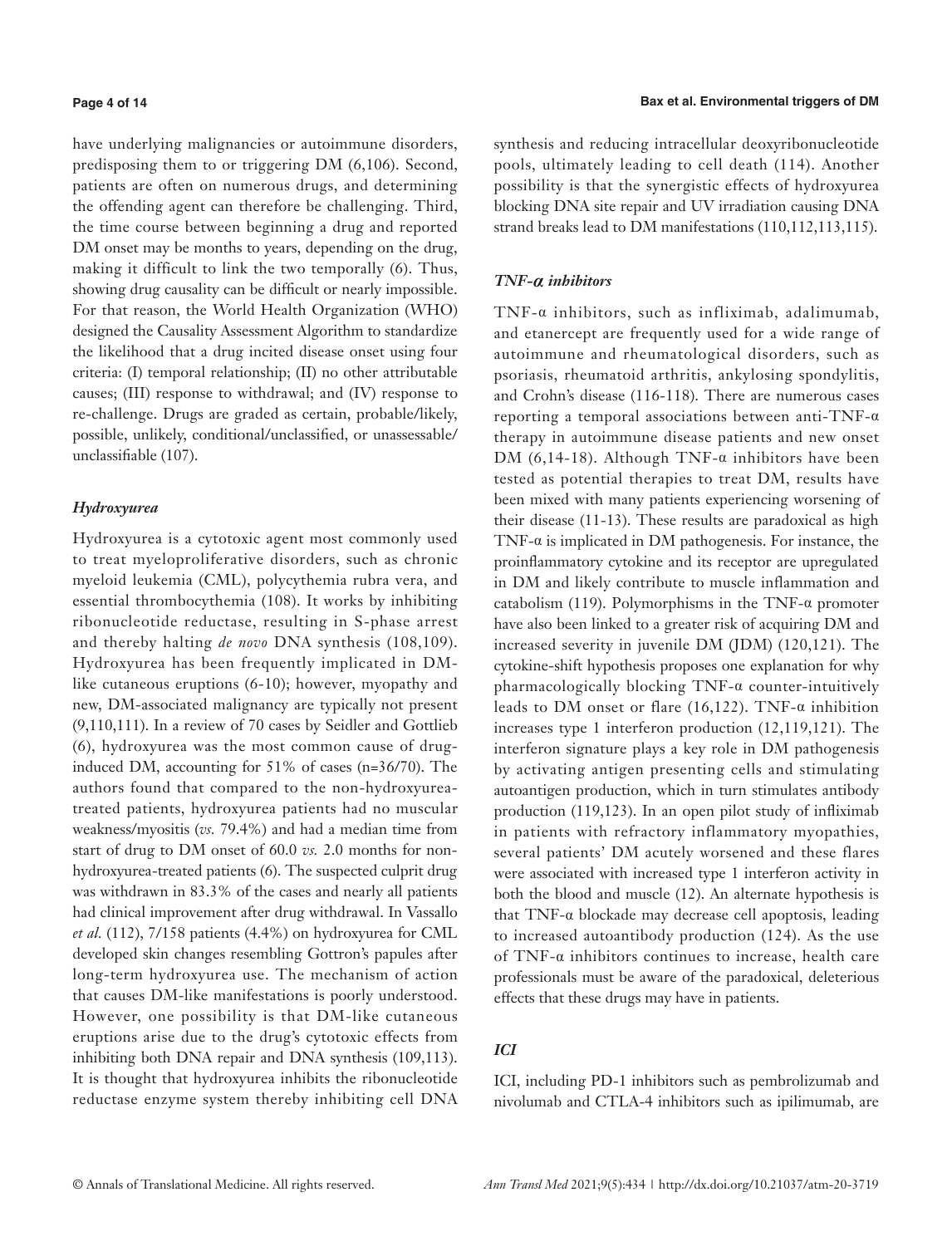increasingly being used worldwide and are an innovative approach to treating both solid and hematological malignancies (19). ICI aim to enhance the immune system's ability to recognize and destroy malignant cells. However, autoimmune-related adverse events, including autoimmune skin diseases such as DM, are increasingly being associated with ICI due to the enhanced activation of anti-tumor T cells and non-specific blockage of self-tolerance (19-21,125-127). Specifically, several case reports have noted new onset DM after pembrolizumab (21-23), nivolumab (20,24,25), and ipilimumab (26,27) therapy. As the use of ICI to target malignancies continues to grow (128), it is important for physicians to be aware of and recognize ICI-induced DM.

# *Penicillamine*

Penicillamine, a copper chelating agent used primarily in the treatment of Wilson disease as well as previously in rheumatoid arthritis, has also been implicated in DM onset or flare. In a review of 70 reported cases involving drug-induced DM, penicillamine was found to be the second most frequent drug to induce DM onset or flare (10/70 cases) (6). Disease remission occurred in all cases once penicillamine therapy was stopped. The majority of case reports are from the 1970s–1980s when penicillamine was more commonly used for rheumatoid arthritis (28-31). Nevertheless, it's important to recognize that the drug has frequently been associated with DM exacerbations.

## *Additional drugs*

Hydroxymethylglutaryl Co-A reductase inhibitors are also drugs that have frequently been associated with DM (32,33). Other DM-inducing drugs cited in Seidler and Gottlieb's review of 70 cases include: phenylbutazone, cyclophosphamide, etoposide, imatinib mesylate, interferonα2b, omeprazole, phenytoin, tegafur, alfuzosin, etanercept, and gemfibrozil (6). Lacosamide (34) has also recently been associated with cases of new onset DM.

## *Vaccinations*

Although rare, multiple cases have reported instances in which vaccines, including smallpox, diphtheria and tetanus, Bacillus Calmette-Guerin (BCG), inactivated polio, oral cold vaccine, and influenza (35-45), may have triggered DM.

## DM and infections

In genetically susceptible individuals, viral, bacterial, and parasitic infections have been suspected to induce autoimmunity and even exacerbate existing autoimmune conditions (129). Epidemiological data shows that subsets of polymyositis (PM) and DM patients defined by various myositis-specific antibodies tend to develop disease at specific times of the year (82,130). This seasonal clustering of disease onset could be indicative of a common environmental trigger such as infection (82). The relationship of infection to DM onset has been better evaluated in children. Two studies evaluated the roles of infections prior to development of JDM. One study identified clinical signs of infection three months before JDM onset in 71% of the 110 patients (131). Another study involving 286 children with JDM found frequent complaints of respiratory (57%) and constitutional (56%) symptoms three months before diagnosis of JDM. The authors believed this to be a viral prodrome before JDM onset (132). Although infection as a trigger has been heavily studied in JDM, infections have also been shown to play a role in adult DM onset.

#### *Parvovirus*

Parvovirus B19 (B19) is most known for causing disease in the pediatric population and is the classic cause of the childhood rash fifth disease or erythema infectiosum. B19 has been implicated in the pathogenesis of connective tissue diseases such as JDM (46). In one prospective study of seven patients who demonstrated clinical and/or serological signs supporting a diagnosis of connective tissue disease subsequent to B19 infection, five of the seven patients fulfilled the American College of Rheumatology's criteria for DM (46).

## *Coxsackie B virus*

Coxsackie viruses are enteroviruses of the family Picornaviridae. Coxsackie B contains six serotypes that trigger illnesses ranging from gastrointestinal symptoms to pericarditis and myocarditis (47). One study sought to determine whether human response to Coxsackie B virus could be implicated in the pathogenesis of DM (48). Viral complement-fixation antibodies to Coxsackie B1, B2, and B4 were found significantly more frequently in the sera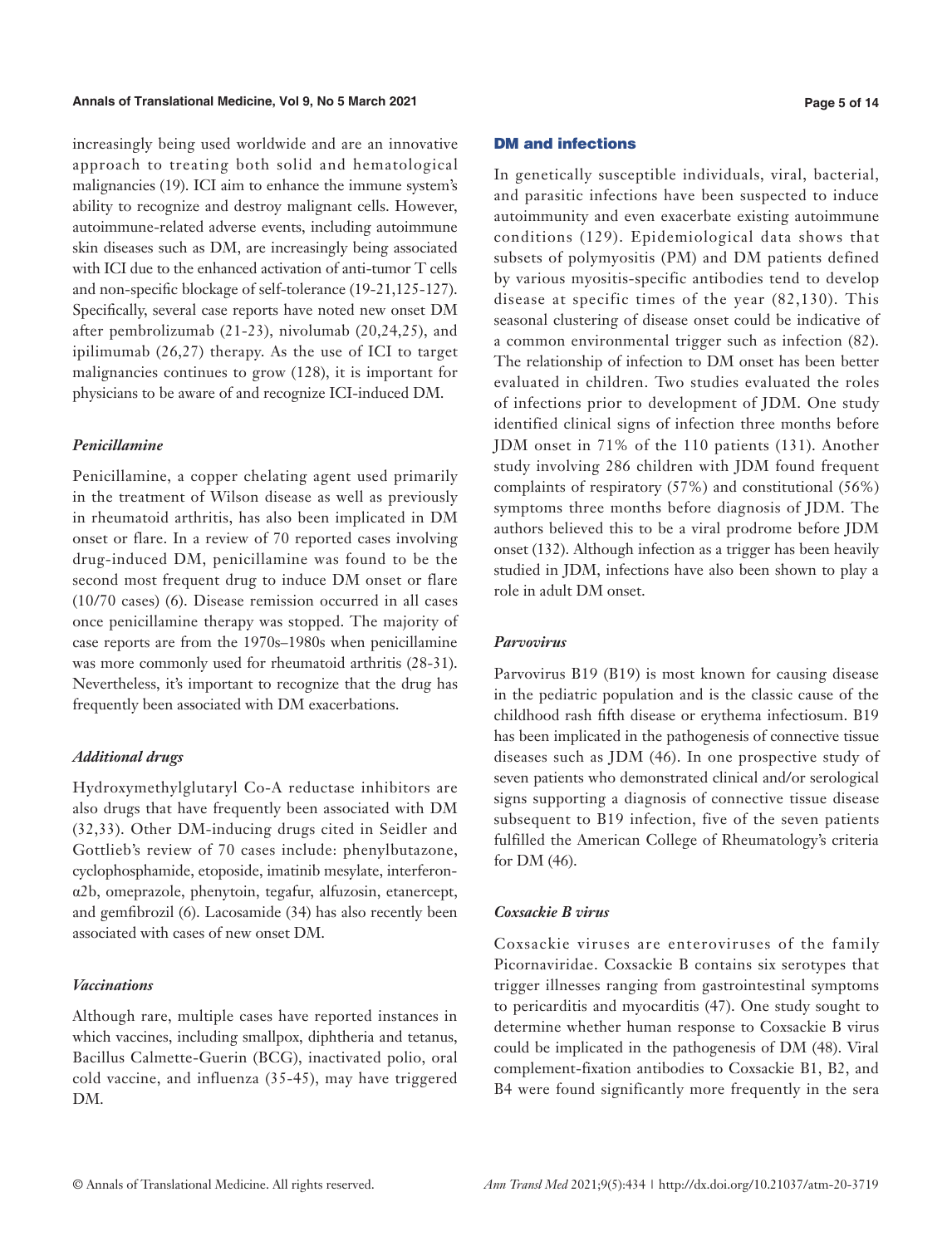#### **Page 6 of 14**

of 12 JDM patients, who were tested within four months of JDM onset, than in the sera of their matched juvenile rheumatoid arthritis controls and from pediatric controls hospitalized for viral syndromes (48). Except in the cases of persistent antigenic stimulation of latent virus infection, complement-fixation antibodies can only be detected for a few months after the onset of viral infection (48). Another study reported elevated antibody titers to Coxsackie B3 in adult DM patients without malignancy when compared to controls with rheumatoid arthritis and normal healthy controls (49).

## *Polyomavirus*

Human polyomavirus (HPyV) 6 and HPyV7 are closely related polyomavirus species and are thought to infect the skin of many healthy individuals in a latent or subclinical manner (50). However, recent studies revealed that HPyV6 and HPyV7 could infect and actively replicate in immunosuppressed patients causing the formation of pruritic, scaly brown plaques that, when biopsied, show a characteristic parakeratotic pattern called a "peacock plumage" (50). Nyugen *et al.* (50) demonstrated that both HPyV6 and HPyV7 are associated with rare, pruritic skin eruptions that have a distinct dyskeratotic histologic pattern by performing polymerase chain reaction for HPyVs on biopsies showing this "peacock plumage". They found high viral loads in lesional skin compared with normalappearing skin and concluded that HPyV6 and HPyV7 are associated with these rare, pruritic skin eruptions (50). This entity was described by Nyugen *et al.* as HPyV6- and HPyV7-associated pruritic and dyskeratotic dermatoses and had been previously identified in Wong-type DM, a rare variant of DM characterized by tiered parakeratosis with dyskeratosis or "peacock plumage". Matsumoto *et al.* (51) initially described the connection between Wong-type DM and Nyugen *et al.'s* finding of HPyV6- and HPyV7 associated pruritic and dyskeratotic dermatoses and suggested further investigation for the relationship between HPyV infection and Wong-type DM.

# *Epstein-Barr virus (EBV)*

EBV is a human herpesvirus that resides in memory B cells in a latent form. EBV has been linked to the development of a number of autoimmune disorders (52). A case-control study showed higher frequencies of anti-Epstein-Barr

nuclear antigen 1 (EBNA1) antibodies at the onset of DM/PM and the EBV genome was detected at a higher frequency in DM/PM patients than in their matched healthy control counterparts (53). This study also showed that the concurrence of malignancies, such as nasopharyngeal carcinoma, further increased the development of idiopathic inflammatory myositis (IIM) (53).

## *Hepatitis B virus (HBV) and Hepatitis C virus (HCV)*

HBV and HCV are viruses that can cause liver inflammation and damage. Both HBV and HCV can cause either acute or chronic illness. Occasionally, HBV infection has been reported to cause a variety of extrahepatic symptoms including PM and DM although the exact mechanism remains unknown (54). In certain cases of chronic hepatitis infection, hepatocellular carcinoma (HCC) develops and has been noted as the inciting factor for DM (55-57). In one 79-year-old female with HCV-associated HCC, DM developed 9 months after diagnosis with HCC and coincided with an enlargement of her tumor (55).

# *Human immunodeficiency virus (HIV)*

The occurrence of DM has also been reported in the setting of HIV infection. With only four known cases, the development of DM in a patient with HIV is exceedingly rare, and occurred between 6–18 months after HIV diagnosis (58).

#### *Bacterial causes*

A case-control study (59) found increased frequency of streptococcal infection in those with JDM than in matched controls. A case series from Mexico (60) showed that of the 30 patients who developed systemic rheumatic disease after *Mycobacterium tuberculosis* infection, five were diagnosed with PM or DM. One case report (61) describes the development of DM subsequent to *Borrelia burgdorferi* infection, suggesting that this bacterial cause of Lyme disease may be an inducer of DM.

#### DM and UV radiation

Cutaneous features of DM including persistent erythema, increased prevalence in sun-exposed areas, and photoaggravation all suggest that UV radiation plays a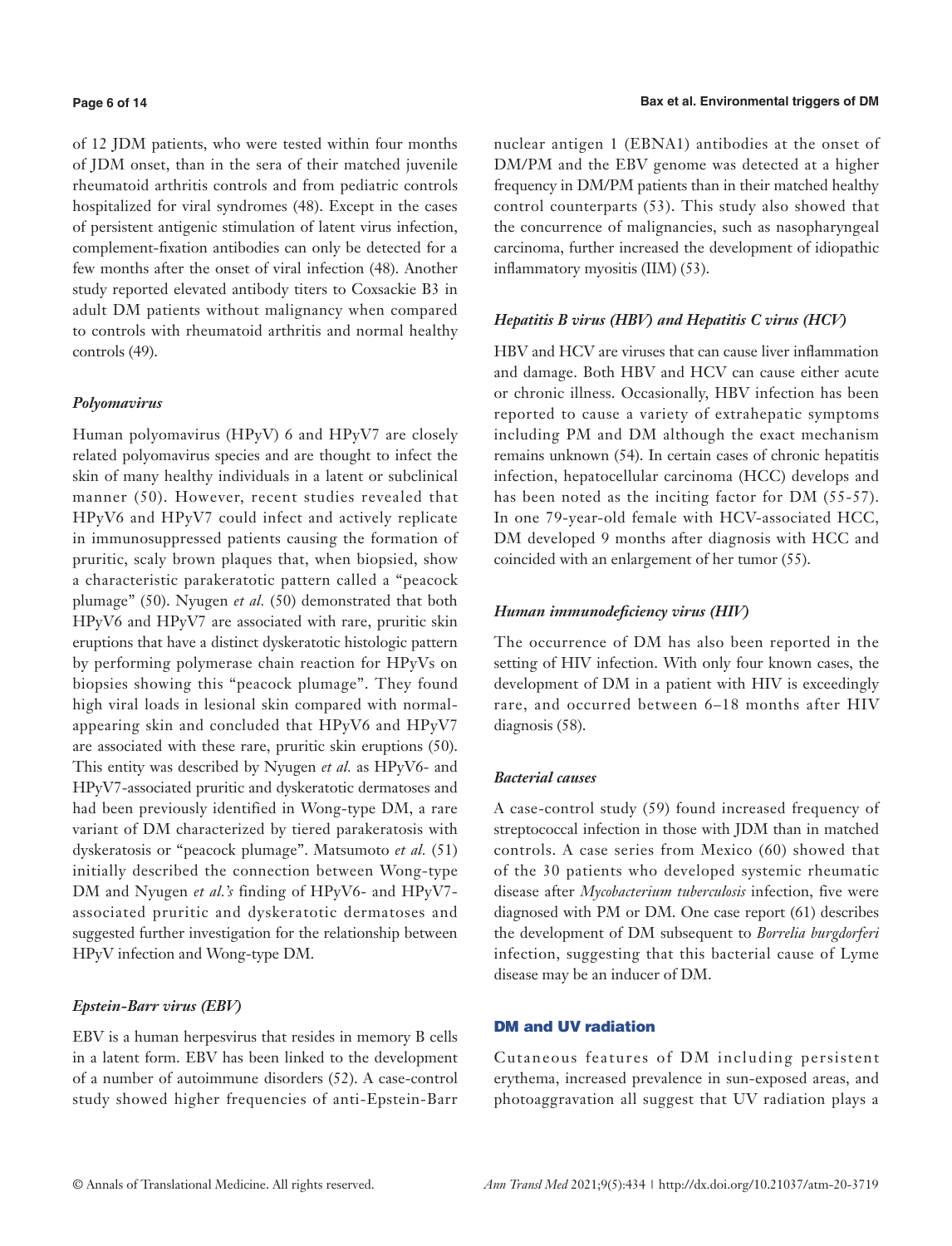strong role in disease pathogenesis (62,63). In fact, Quain *et al.* (64) suggest that recurrent photosensitive dermatoses may be an initial presenting sign of DM and should prompt consideration of the diagnosis. The prevalence of DM increases significantly with decreasing geographical latitude from northern Europe (Reykjavik, Iceland) to southern Europe (Athens, Greece), suggesting that UV exposure may be implicated in DM pathogenesis (65). One study surveyed and performed photoprovocation testing on 19 DM patients to further investigate the nature of photosensitivity in DM (66). Of these, seven patients reported increased photosensitivity and four reported aggravation of existing lesions or inducement of new lesions after photoprovocation (66). Formal UVB testing of these patients demonstrated a reduced minimal erythemal dose in nine patients (66). This study proposes that UV exposure correlates significantly with DM pathogenesis as exposure caused induction of new lesions and exacerbation of pre-existing lesions. The anti-Mi-2 antibody has been associated with UV exposure and is more common in DM patients living in regions with higher UV exposure (67). Patients with anti-Mi-2 antibody have also been reported to have increased severity and activity of DM (68). Additionally, increases in the DM-specific anti-TIF1-γ antibody have been reported with decreasing latitudes, further highlighting potential mechanisms explaining the increased prevalence of DM closer to the equator (69). One study examined 919 patients from 15 locations to determine how geoclimatic factors influence the frequency of DM and associated autoantibodies around the world (70). This study found UV radiation intensity to be the strongest multivariate predictor of DM, followed by latitude as the second strongest predictor (70). Furthermore, UV radiation intensity was the geoclimatic variable most strongly related to the proportion of DM patients positive for the anti-Mi-2 antibody (70). UV exposure should be recognized as a prevalent environmental trigger of DM.

# DM and air pollution

Occupational exposure has been linked to the onset of both adult DM and JDM. In one study of male construction workers in Sweden, occupational exposure to silica and inorganic dusts was associated with an increased risk of rheumatoid arthritis, systemic lupus erythematosus, systemic sclerosis, and DM (71) after accounting for age and smoking. Several other cases have also linked the association of silicosis and DM and PM (72,73). In another study of 32 patients with antisynthetase syndrome patients, half of whom also had DM, patients with greater exposure to biological dust, mineral dust, or dust/gases/fumes had higher rates of interstitial lung disease than patients with low or no exposure, although it was not statistically significant (74). Such occupational exposure has also been linked with JDM. One study in Brazil analyzing pregnancy risk factors associated with a child developing JDM compared to healthy controls found that maternal exposure to chalk dust or gasoline vapor, maternal smoking, and carbon monoxide exposure (3.18–5.35 ppm) all increased the JDM risk (81).

It is well established that increased particulate matter in the air, such as from vehicle and industrial emissions, is associated with increased mortality (75,76). Particulate matter has been shown to trigger the release of proinflammatory cytokines, including TNF-α, IL-6, IL-1β. MIP-1 $\alpha$ , and GM-CSF (77). In a population study of Canadian patients, the likelihood of having a systemic autoimmune disease increased with the amount of fine particulate air pollution (76). Moreover, an analysis of the geospatial distribution of DM patients in the Philadelphia metropolitan area found that point sources of airborne pollutant matter, such as emissions from industrial and commercial sources, were associated with the presence of clinically amyopathic DM, but not classic DM (78).

Cigarette smoking is associated with varying phenotypic characteristics of DM. Schiffenbauer *et al.* (79) studied 465 patients with IIMs (58% PM, 42% DM), finding that smokers were more likely to have PM, antisynthetase antibody, and anti-Jo-1 antibody. However, smokers were less likely to have anti-p155/140 antibody (79). Another European case study found similar results; among 557 Caucasian IIM patients (50% PM, 38% DM, 12% overlap), smoking was associated with anti-Jo-1 antibody, which was more pronounced among patients with HLA-DRB1\*03 (80).

#### Miscellaneous triggers of DM

Seasonal variations affect both the symptoms and the course of DM, with the most relapses occurring during the summer and spring (83,84). However, studies have yet to find a consistent link between seasonal variations and DM onset. Sarkar *et al.* (85) analyzed the dates of disease onset of 268 PM patients and 235 DM patients, finding no significant difference in seasonal variation between the two groups.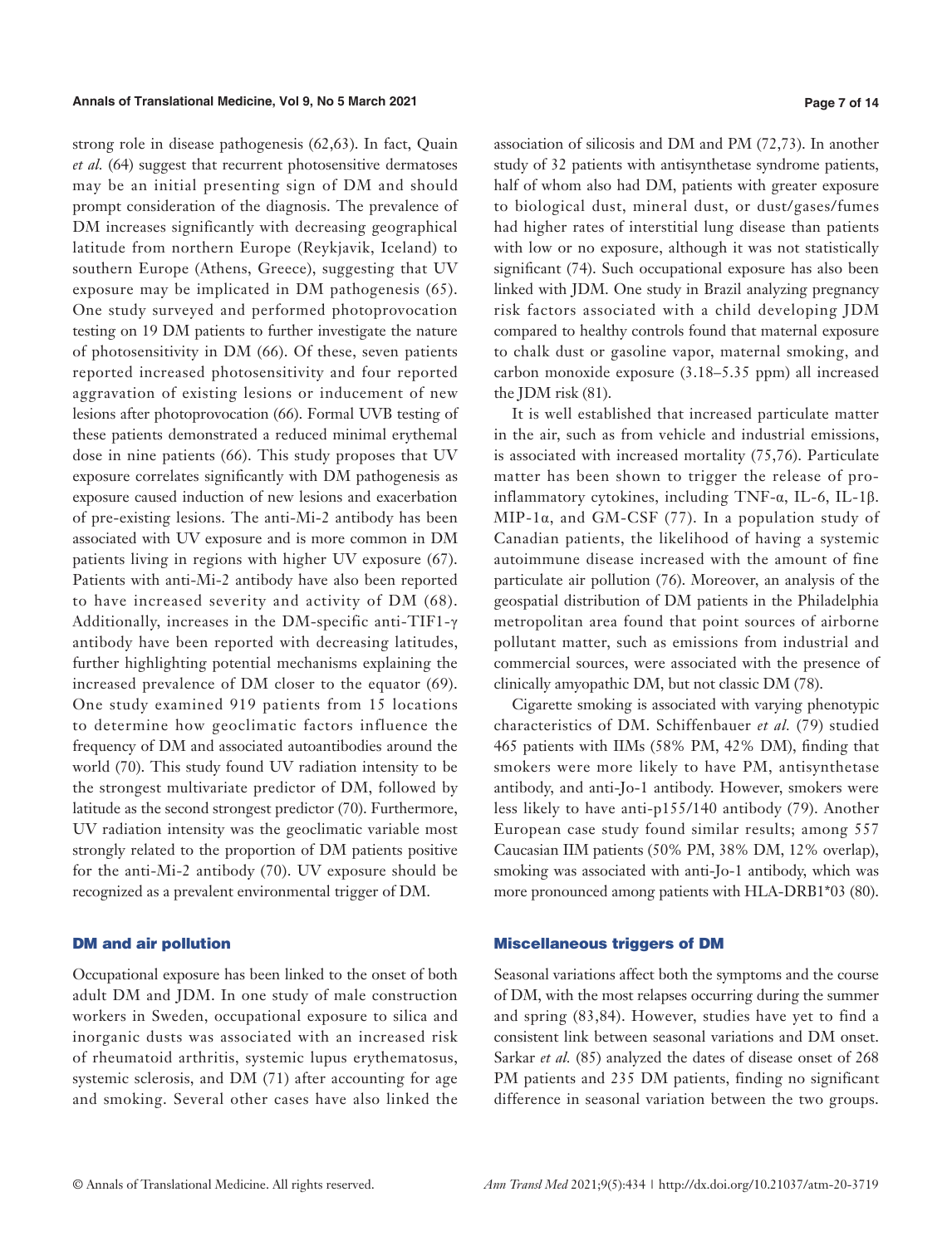#### **Page 8 of 14**

While seasonal variations have not correlated with DM as a whole, seasonal variations correlate with the presence of DM autoantibodies (84). For example, Sarkar *et al.* (85) observed the onset of myositis among non-black patients with antisynthetase antibodies to be around March-April, and patients that tested negative for myositis autoantibodies to be around June-July. Leff *et al.* (82) found that the onset of weakness for anti-Jo-1 patients was April, and anti-SRP patients was November.

Seasonal variation in maternal exposure may also play a role for a subset of juvenile DM patients. Vegosen *et al.* (86) analyzed the birth dates of 307 juvenile IIM and 668 adult IIM compared to controls and did not find any significant difference between birth dates in either group. However, among Hispanic juvenile IIM patients, a seasonal variation was observed compared to Hispanic controls (October *vs.* year-round) and non-Hispanic juvenile IIM (October *vs.* May). Additionally, JDM patients who were anti-p155 positive had a mean birthdate of February, while the mean birthdate of anti-p155 negative JDM patients was July (86).

Gestation also has effects on DM symptoms. In one study of 10 DM patients and 21 pregnancies, while all patients continued to have rashes during pregnancy, the majority experienced improvement of weakness, rash, and arthritis during pregnancy (87). In one rare case, gestation may have triggered DM, with the patient experiencing onset of symptoms during gestation, which abated after a spontaneous termination of the pregnancy (88). Two types of pregnancy-related DM have been proposed: (I) DM presenting during pregnancy and (II) DM developing during the postpartum period (89). Three cases of postpartum DM development have been reported; one woman developing symptoms five days after delivery, another experiencing symptoms one month after normal delivery, and the last being diagnosed 15 days after cesarean section (89-91). Additionally, women have experienced exacerbation of DM symptoms during the postpartum period (91,92). Overall, various factors during pregnancy such as exposure to fetal antigens, changes in maternal hormonal status, and the reactivation of certain viruses by pregnancy have been considered as triggers for the development of DM (93). Other miscellaneous triggers of DM include liquid silicone filler rhinoplasty and silicone breast implants (94,95).

# **Conclusions**

The factors that can cause disease and DM pathogenesis

are still not fully understood (119,133). However, herbal supplements and weight loss powders, drugs, infections, UV radiation, and pollution, are several environmental factors associated with DM onset and flares and may contribute to disease manifestation in genetically susceptible individuals. Physicians should consider possible inciting environmental factors, as in some cases, such as with herbal supplements and drugs, removal of the environmental factor may improve DM symptoms and clinical course. It is important to continue to investigate the association between environmental risk factors and DM onset or flare in order to better understand the disease and to guide patients in best practices, as well as to aid in developing better therapies.

#### Acknowledgments

*Funding*: NIH R01AR071653. This work was supported by the United States Department of Veterans Affairs (Veterans Health Administration, Office of Research and Development and Biomedical Laboratory Research and Development). One of us (CEB) was supported by the National Center for Advancing Translational Sciences of the National Institutes of Health under award number TL1TR001880.

#### **Footnote**

*Reporting Checklist:* The authors have completed the Narrative Review reporting checklist. Available at [http://](http://dx.doi.org/10.21037/atm-20-3719) [dx.doi.org/10.21037/atm-20-3719](http://dx.doi.org/10.21037/atm-20-3719)

*Provenance and Peer Review:* This article was commissioned by the Guest Editors (Drs. Richard D. Sontheimer, M. Kari Connolly, David F. Fiorentino, and Victoria P. Werth) for the series "Rheumatologic Skin Disease" published in *Annals of Translational Medicine*. The article was sent for external peer review organized by the Guest Editors and the editorial office.

*Conflicts of Interest:* All authors have completed the ICMJE uniform disclosure form (available at [http://dx.doi.](http://dx.doi.org/10.21037/atm-20-3719)) [org/10.21037/atm-20-3719\)](http://dx.doi.org/10.21037/atm-20-3719)). The series "Rheumatologic Skin Disease" was commissioned by the editorial office without any funding or sponsorship. VPW served as the unpaid Guest Editor of the series. VPW reports personal fees from EMD Serona, personal fees from Vielo, grants and personal fees from Pfizer, personal fees from Idera,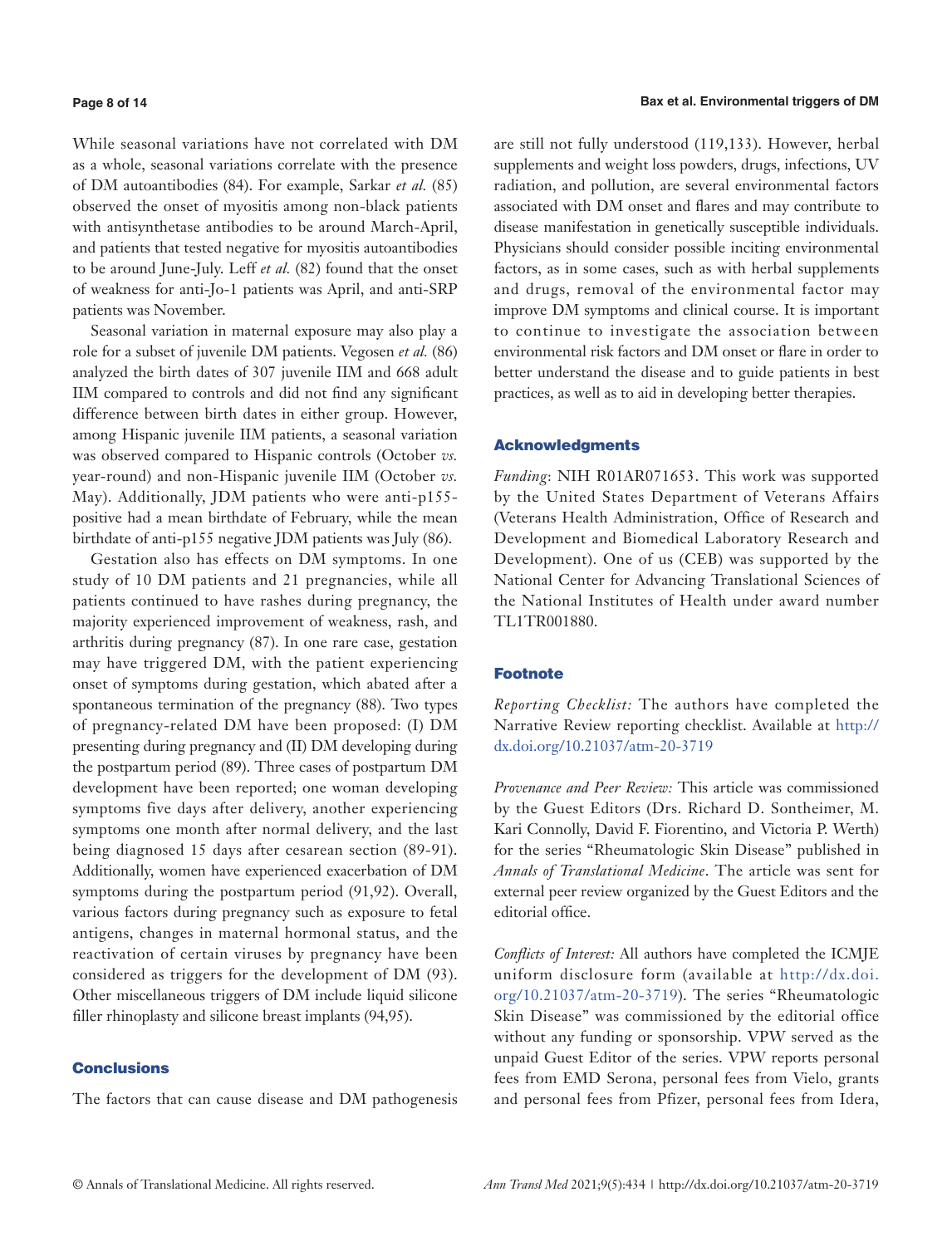#### **Annals of Translational Medicine, Vol 9, No 5 March 2021 Page 9 of 14**

personal fees from Octapharma, grants and personal fees from CSL Behring, grants from Corbus Pharmaceuticals, outside the submitted work; In addition, VPW has a patent CDASI with royalties paid. The authors have no other conflicts of interest to declare.

*Ethical Statement:* The authors are accountable for all aspects of the work in ensuring that questions related to the accuracy or integrity of any part of the work are appropriately investigated and resolved.

*Open Access Statement:* This is an Open Access article distributed in accordance with the Creative Commons Attribution-NonCommercial-NoDerivs 4.0 International License (CC BY-NC-ND 4.0), which permits the noncommercial replication and distribution of the article with the strict proviso that no changes or edits are made and the original work is properly cited (including links to both the formal publication through the relevant DOI and the license). See: [https://creativecommons.org/licenses/by-nc-nd/4.0/.](https://creativecommons.org/licenses/by-nc-nd/4.0/)

# **References**

- 1. Bogdanov I, Kazandjieva J, Darlenski R, et al. Dermatomyositis: Current concepts. Clin Dermatol 2018;36:450-8.
- 2. Lee AN, Werth VP. Activation of Autoimmunity Following Use of Immunostimulatory Herbal Supplements. Arch Dermatol 2004;140:723-7.
- 3. Konno T, Umeda Y, Umeda M, et al. A case of inflammatory myopathy with widely skin rash following use of supplements containing Spirulina. Rinsho Shinkeigaku 2011;51:330-3.
- 4. Adarsh Ravishankar DY, Bax CE, Concha JS, et al. Usage of immunostimulatory herbal supplements in patients with autoimmune skin diseases. 2020.
- 5. Zeidi M, Chansky PB, Werth VP. Acute onset/flares of dermatomyositis following ingestion of IsaLean herbal supplement: Clinical and immunostimulatory findings. J Am Acad Dermatol 2019;80:801-4.
- 6. Seidler AM, Gottlieb AB. Dermatomyositis induced by drug therapy: a review of case reports. J Am Acad Dermatol 2008;59:872-80.
- 7. Niklas K, Niklas AA, Majewski D, et al. Rheumatic diseases induced by drugs and environmental factors: the state-of-the-art - part two. Reumatologia 2016;54:165-9.
- 8. Nofal A, El-Din ES. Hydroxyurea-induced

dermatomyositis: true amyopathic dermatomyositis or dermatomyositis-like eruption? Int J Dermatol 2012;51:535-41.

- 9. Dacey MJ, Callen JP. Hydroxyurea-induced dermatomyositis-like eruption. J Am Acad Dermatol 2003;48:439-41.
- 10. Suehiro M, Kishimoto S, Wakabayashi T, et al. Hydroxyurea dermopathy with a dermatomyositislike eruption and a large leg ulcer. Br J Dermatol 1998;139:748-9.
- 11. Rouster-Stevens KA, Ferguson L, Morgan G, et al. Pilot study of etanercept in patients with refractory juvenile dermatomyositis. Arthritis Care Res (Hoboken) 2014;66:783-7.
- 12. Dastmalchi M, Grundtman C, Alexanderson H, et al. A high incidence of disease flares in an open pilot study of infliximab in patients with refractory inflammatory myopathies. Ann Rheum Dis 2008;67:1670-7.
- 13. Schiffenbauer A, Garg M, Castro C, et al. A randomized, double-blind, placebo-controlled trial of infliximab in refractory polymyositis and dermatomyositis. Semin Arthritis Rheum 2018;47:858-64.
- 14. Brunasso AM, Aberer W, Massone C. New onset of dermatomyositis/polymyositis during anti-TNF-α therapies: a systematic literature review. ScientificWorldJournal. 2014;2014:179180.
- 15. Riolo G, Towheed TE. Anti-tumor necrosis factor inhibitor therapy-induced dermatomyositis and fasciitis. J Rheumatol 2012;39:192-4.
- 16. Klein R, Rosenbach M, Kim EJ, et al. Tumor necrosis factor inhibitor-associated dermatomyositis. Arch Dermatol 2010;146:780-4.
- 17. Liu SW, Velez NF, Lam C, et al. Dermatomyositis induced by anti-tumor necrosis factor in a patient with juvenile idiopathic arthritis. JAMA Dermatol 2013;149:1204-8.
- 18. Brunasso AM, Scocco GL, Massone C. Dermatomyositis during adalimumab therapy for rheumatoid arthritis. J Rheumatol 2010;37:1549-50.
- 19. Liewluck T, Kao JC, Mauermann ML. PD-1 Inhibitorassociated Myopathies: Emerging Immune-mediated Myopathies. J Immunother 2018;41:208-11.
- 20. Kosche C, Stout M, Sosman J, et al. Dermatomyositis in a patient undergoing nivolumab therapy for metastatic melanoma: a case report and review of the literature. Melanoma Res 2020;30:313-6.
- 21. Marano AL, Clarke JM, Morse MA, et al. Subacute cutaneous lupus erythematosus and dermatomyositis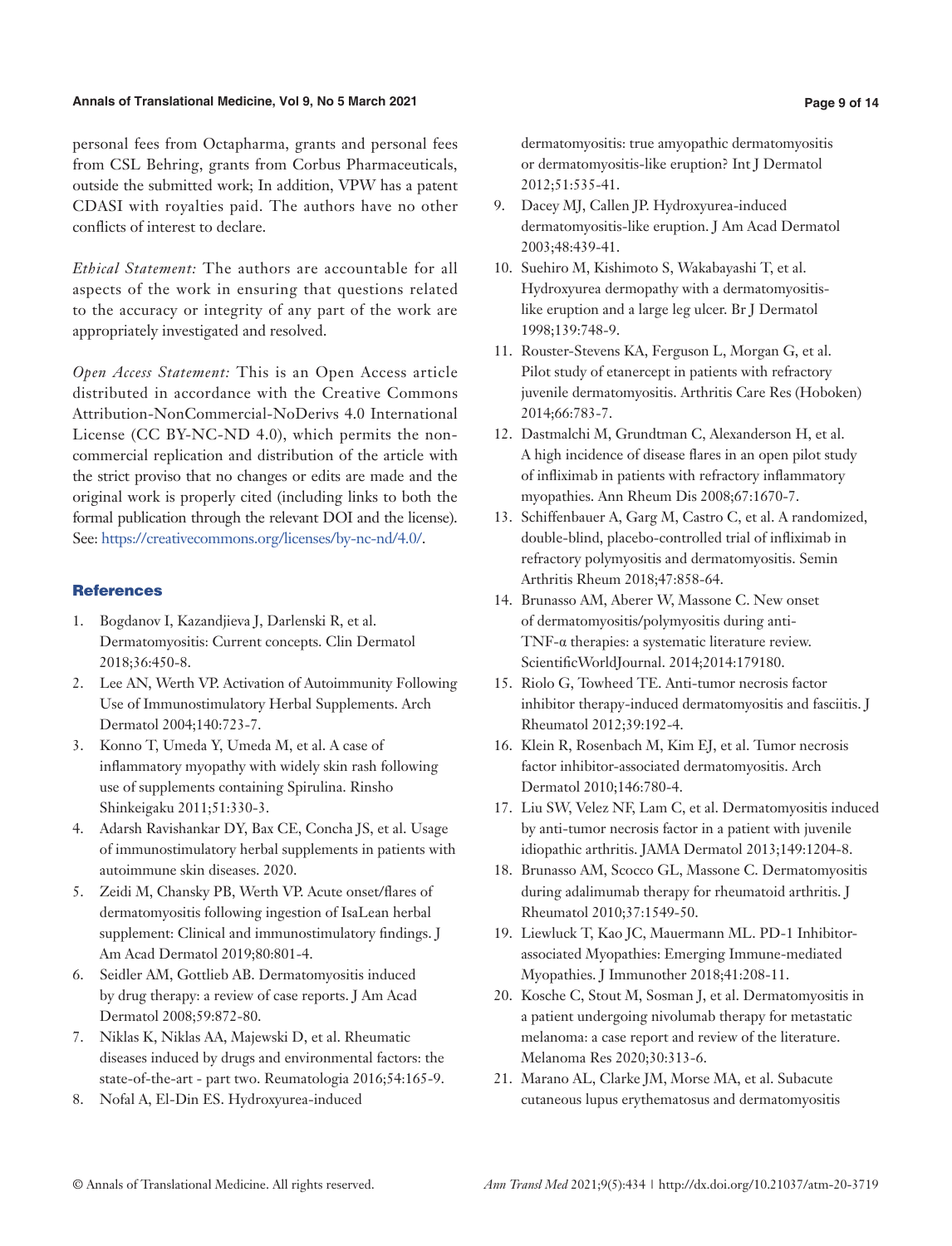# **Bax et al. Environmental triggers of DM**

# **Page 10 of 14**

associated with anti-programmed cell death 1 therapy. Br J Dermatol 2019;181:580-3.

- 22. Berger M, Legeay AL, Souci S, et al. Pembrolizumabinduced dermatomyositis in a patient with metastatic melanoma. Eur J Cancer 2018;104:227-30.
- 23. Belum VR, Benhuri B, Postow MA, et al. Characterisation and management of dermatologic adverse events to agents targeting the PD-1 receptor. Eur J Cancer 2016;60:12-25.
- 24. Yu WY, North JP, McCalmont TH, et al. Wong-type dermatomyositis during anti-PD-1 therapy. JAAD Case Rep 2018;4:1049-51.
- 25. Kudo F, Watanabe Y, Iwai Y, et al. Advanced lung adenocarcinoma with nivolumab-associated dermatomyositis. Intern Med 2018;57:2217-21.
- 26. Yamaguchi Y, Abe R, Haga N, et al. A case of drugassociated dermatomyositis following ipilimumab therapy. Eur J Dermatol 2016;26:320-1.
- 27. Sheik Ali S, Goddard AL, Luke JJ, et al. Drug-Associated Dermatomyositis Following Ipilimumab Therapy: A Novel Immune-Mediated Adverse Event Associated With Cytotoxic T-Lymphocyte Antigen 4 Blockade. JAMA Dermatology 2015;151:195-9.
- 28. Kolsi R, Bahloul Z, Hachicha J, et al. Dermatopolymyositis induced by D-penicillamine in rheumatoid polyarthritis. Apropos of 1 case with review of the literature. Rev Rhum Mal Osteoartic 1992;59:341-4.
- 29. Carroll GJ, Will RK, Peter JB, et al. Penicillamine induced polymyositis and dermatomyositis. J Rheumatol 1987;14:995-1001.
- 30. Fernandes L, Swinson DR, Hamilton EB. Dermatomyositis complicating penicillamine treatment. Ann Rheum Dis 1977;36:94-5.
- 31. Simpson NB, Golding JR. Dermatomyositis induced by penicillamine. Acta Derm Venereol 1979;59:543-4.
- 32. Zaraa IR, Labbène I, Mrabet D, et al. Simvastatin-induced dermatomyositis in a 50-year-old man. BMJ Case Rep 2011;2011:bcr0220113832.
- 33. Borges IBP, Silva MG, Misse RG, et al. Lipid-lowering agent-triggered dermatomyositis and polymyositis: a case series and literature review. Rheumatol Int 2018;38:293-301.
- 34. Gaffney RG, Tarazi M, Werth VP. Drug-induced dermatomyositis after lacosamide: A case report. JAAD Case Rep 2018;4:584-5.
- 35. Stübgen JP. A review on the association between inflammatory myopathies and vaccination. Autoimmun Rev 2014;13:31-9.
- 36. Bitnum S, Daeschner Jr CW, Travis LB, et al. Dermatomyositis. J Pediatr 1964;64:101-31.
- 37. Thieffry S, Arthuis M, Martin C, et al. Infantile dermatomyositis. Study of 8 personal cases. Ann Pediatr (Paris) 1967;14:554-78.
- 38. Machtey I, Bandmann M, Palant A. Unusual reaction to BCG. Lancet (London, England) 1968;1:140-1.
- 39. Cotterill JA, Shapiro H. Dermatomyositis after immunisation. Lancet 1978;2:1158-9.
- 40. Ehrengut W. Dermatomyositis and vaccination. Lancet 1978;1:1040-1.
- 41. Kåss E, Straume S, Munthe E. Dermatomyositis after B.C.G. vaccination. Lancet 1978;1:772.
- 42. Fernández-Fúnez A, Polo Romero FJ. Juvenile dermatomyositis concomitant with hepatitis B vaccination. Med Clin (Barc) 1998;111:675.
- 43. Ferri C, Colaci M, Manzini CU, et al. Polymyositis following Pandemic Influenza A (H1N1) and 2009- 10 Seasonal Trivalent Vaccines. Case Rep Rheumatol 2012;2012:836930.
- 44. Winkelmann RK. Influenza vaccine and dermatomyositis. Lancet 1982;2:495.
- 45. Jani FM, Gray JP, Lanham J. Influenza vaccine and dermatomyositis. Vaccine 1994;12:1484.
- 46. Crowson AN, Magro CM, Dawood MR. A causal role for parvovirus B19 infection in adult dermatomyositis and other autoimmune syndromes. J Cutan Pathol 2000;27:505-15.
- 47. Moore M, Kaplan MH, McPhee J, et al. Epidemiologic, clinical, and laboratory features of Coxsackie B1-B5 infections in the United States, 1970-79. Public Health Rep 1984;99:515-22.
- 48. Christensen ML, Pachman LM, Schneiderman R, et al. Prevalence of Coxsackie B virus antibodies in patients with juvenile dermatomyositis. Arthritis Rheum 1986;29:1365-70.
- 49. Nishikai M. Coxsackievirus infection and the development of polymyositis/dermatomyositis. Rheumatol Int 1994;14:43-6.
- 50. Nguyen KD, Lee EE, Yue Y, et al. Human polyomavirus 6 and 7 are associated with pruritic and dyskeratotic dermatoses. J Am Acad Dermatol 2017;76:932-40.e3.
- 51. Matsumoto A, Wang R, Carlson JA. Columnar dyskeratosis-A clue to Wong-type dermatomyositis? J Cutan Pathol 2017;44:813-4.
- 52. Posnett DN. Herpesviruses and autoimmunity. Curr Opin Investig Drugs 2008;9:505-14.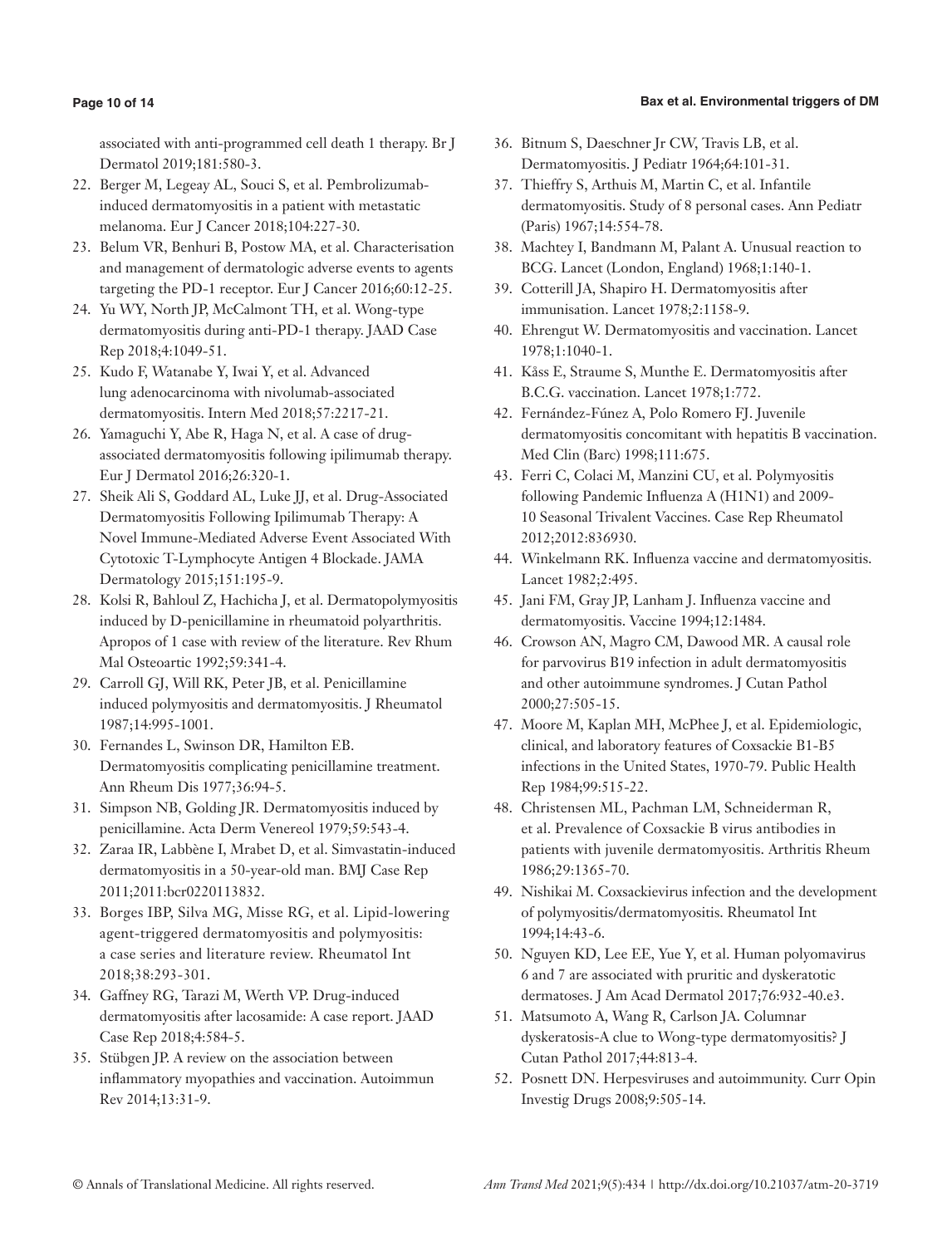- 53. Chen DY, Chen YM, Lan JL, et al. Polymyositis/ dermatomyositis and nasopharyngeal carcinoma: the Epstein-Barr virus connection? J Clin Virol 2010;49:290-5.
- 54. Cacoub P, Terrier B. Hepatitis B-related autoimmune manifestations. Rheum Dis Clin North Am 2009;35:125-37.
- 55. Toshikuni N, Torigoe R, Mitsunaga M, et al. Dermatomyositis associated with hepatocellular carcinoma in an elderly female patient with hepatitis C virus-related liver cirrhosis. World J Gastroenterol 2006;12:1641-4.
- 56. Chou JW, Lin YL, Cheng KS, et al. Dermatomyositis Induced by Hepatitis B Virus-related Hepatocellular Carcinoma: A Case Report and Review of the Literature. Intern Med 2017;56:1831-7.
- 57. Yang SY, Cha BK, Kim G, et al. Dermatomyositis associated with hepatitis B virus-related hepatocellular carcinoma. Korean J Intern Med 2014;29:231-5.
- 58. Carroll MB, Holmes R. Dermatomyositis and HIV infection: case report and review of the literature. Rheumatol Int 2011;31:673-9.
- 59. Koch MJ, Brody JA, Gillespie MM. Childhood polymyositis: a case-control study. Am J Epidemiol 1976;104:627-31.
- 60. Hernández-Cruz B, Sifuentes-Osornio J, Ponce-de-Leon Rosales S, et al. Mycobacterium tuberculosis infection in patients with systemic rheumatic diseases. A case-series. Clin Exp Rheumatol 1999;17:289-96.
- 61. Nguyen H, Le C, Nguyen H. Acute lyme infection presenting with amyopathic dermatomyositis and rapidly fatal interstitial pulmonary fibrosis: a case report. J Med Case Rep 2010;4:187.
- 62. Roelandts R. The diagnosis of photosensitivity. Arch Dermatol 2000;136:1152-7.
- 63. Sontheimer RD. Photoimmunology of lupus erythematosus and dermatomyositis: a speculative review. Photochem Photobiol 1996;63:583-94.
- 64. Quain RD, Werth VP. Management of cutaneous dermatomyositis: current therapeutic options. Am J Clin Dermatol 2006;7:341-51.
- 65. Hengstman GJ, van Venrooij WJ, Vencovsky J, et al. The relative prevalence of dermatomyositis and polymyositis in Europe exhibits a latitudinal gradient. Ann Rheum Dis 2000;59:141-2.
- 66. Dourmishev L, Meffert H, Piazena H. Dermatomyositis: comparative studies of cutaneous photosensitivity in lupus erythematosus and normal subjects. Photodermatol Photoimmunol Photomed 2004;20:230-4.
- 67. Ogawa-Momohara M, Muro Y, Akiyama M. Anti-

Mi-2 antibody titers and cutaneous manifestations in dermatomyositis. Available online: https://onlinelibrary. wiley.com/doi/full/10.1002/cia2.12048

- 68. Matsuda T, Ueda-Hayakawa I, Kambe N, et al. Four cases of anti-Mi-2 antibody-positive dermatomyositis: relationship between anti-Mi-2 antibody titre and disease severity and activity. J Eur Acad Dermatol Venereol 2018;32:e233-4.
- 69. Parkes JE, Rothwell S, Oldroyd A, et al. Genetic background may contribute to the latitude-dependent prevalence of dermatomyositis and anti-TIF1-γ autoantibodies in adult patients with myositis. Arthritis Res Ther 2018;20:117.
- 70. Okada S, Weatherhead E, Targoff IN, et al. Global surface ultraviolet radiation intensity may modulate the clinical and immunologic expression of autoimmune muscle disease. Arthritis Rheum 2003;48:2285-93.
- 71. Blanc PD, Järvholm B, Torén K. Prospective risk of rheumatologic disease associated with occupational exposure in a cohort of male construction workers. Am J Med 2015;128:1094-101.
- 72. Yang Y, Fujita J, Tokuda M, et al. Clinical features of polymyositis/dermatomyositis associated with silicosis and a review of the literature. Rheumatol Int 2001;20:235-8.
- 73. Koeger AC, Alcaix D, Rozenberg S, et al. Occupational exposure to silicon and dermatopolymyositis. 3 cases. Ann Med Interne (Paris) 1991;142:409-13.
- 74. Labirua-Iturburu A, Selva-O'Callaghan A, Zock JP, et al. Occupational exposure in patients with the antisynthetase syndrome. Clin Rheumatol 2014;33:221-5.
- 75. Dockery DW, Pope CA 3rd, Xu X, et al. An association between air pollution and mortality in six U.S. cities. N Engl J Med 1993;329:1753-9.
- 76. Bernatsky S, Smargiassi A, Barnabe C, et al. Fine particulate air pollution and systemic autoimmune rheumatic disease in two Canadian provinces. Environ Res 2016;146:85-91.
- 77. van Eeden SF, Tan WC, Suwa T, et al. Cytokines involved in the systemic inflammatory response induced by exposure to particulate matter air pollutants (PM(10)). Am J Respir Crit Care Med 2001;164:826-30.
- 78. Pearson DR, Werth VP. Geospatial Correlation of Amyopathic Dermatomyositis With Fixed Sources of Airborne Pollution: A Retrospective Cohort Study. Front Med (Lausanne) 2019;6:85.
- 79. Schiffenbauer A, Faghihi-Kashani S, O'Hanlon TP, et al. The effect of cigarette smoking on the clinical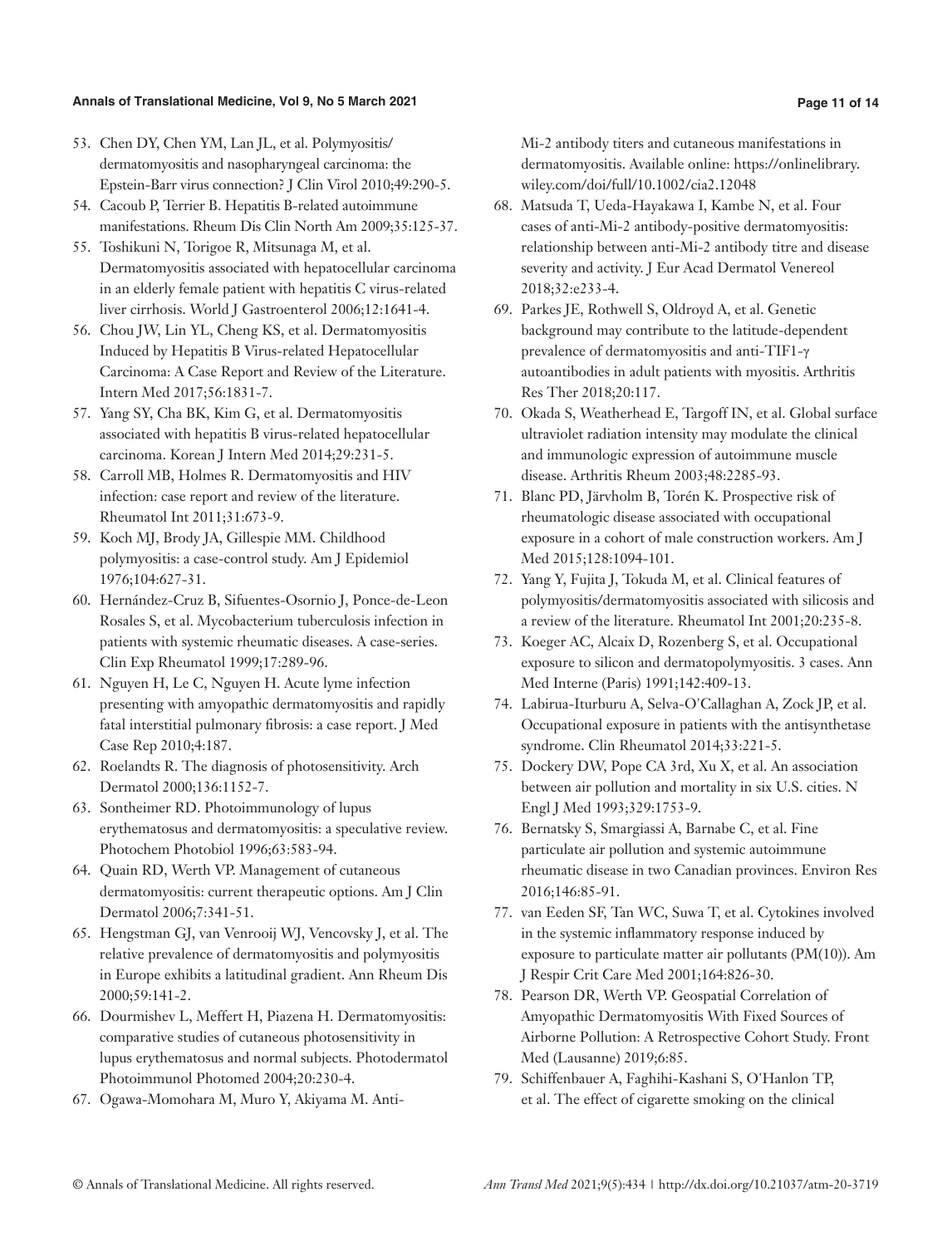# **Bax et al. Environmental triggers of DM**

# **Page 12 of 14**

and serological phenotypes of polymyositis and dermatomyositis. Semin Arthritis Rheum 2018;48:504-12.

- 80. Chinoy H, Adimulam S, Marriage F, et al. Interaction of HLA-DRB1\*03 and smoking for the development of anti-Jo-1 antibodies in adult idiopathic inflammatory myopathies: a European-wide case study. Ann Rheum Dis 2012;71:961-5.
- 81. Orione MA, Silva CA, Sallum AM, et al. Risk factors for juvenile dermatomyositis: exposure to tobacco and air pollutants during pregnancy. Arthritis Care Res (Hoboken) 2014;66:1571-5.
- 82. Leff RL, Burgess SH, Miller FW, et al. Distinct seasonal patterns in the onset of adult idiopathic inflammatory myopathy in patients with anti-Jo-1 and anti-signal recognition particle autoantibodies. Arthritis Rheum 1991;34:1391-6.
- 83. Phillips BA, Zilko PJ, Garlepp MJ, et al. Seasonal occurrence of relapses in inflammatory myopathies: a preliminary study. J Neurol 2002;249:441-4.
- 84. Prieto S, Grau JM. The geoepidemiology of autoimmune muscle disease. Autoimmun Rev 2010;9:A330-4.
- 85. Sarkar K, Weinberg CR, Oddis CV, et al. Seasonal influence on the onset of idiopathic inflammatory myopathies in serologically defined groups. Arthritis Rheum 2005;52:2433-8.
- 86. Vegosen LJ, Weinberg CR, O'Hanlon TP, et al. Seasonal birth patterns in myositis subgroups suggest an etiologic role of early environmental exposures. Arthritis Rheum 2007;56:2719-28.
- 87. Miller G, Moore E, Valenzuela A, et al. Dermatomyositis and Pregnancy: Assessment of Disease Activity and Pregnancy Outcomes Complicated by Maternal Dermatomyositis. Arthritis Rheumatol 2016. Available online: https://acrabstracts.org/abstract/dermatomyositisand-pregnancy-assessment-of-disease-activity-andpregnancy-outcomes-complicated-by-maternaldermatomyositis/
- 88. Kofteridis DP, Malliotakis PI, Sotsiou F, et al. Acute onset of dermatomyositis presenting in pregnancy with rhabdomyolysis and fetal loss. Scand J Rheumatol 1999;28:192-4.
- 89. Kanoh H, Izumi T, Seishima M, et al. A case of dermatomyositis that developed after delivery: the involvement of pregnancy in the induction of dermatomyositis. Br J Dermatol 1999;141:897-900.
- 90. Suwa A, Hirakata M, Tsuzaka K, et al. Spontaneous remission of dermatomyositis which developed one month

after normal delivery. Ryumachi 1992;32:73-9.

- 91. Gutiérrez G, Dagnino R, Mintz G. Polymyositis/ dermatomyositis and pregnancy. Arthritis Rheum 1984;27:291-4.
- 92. Ishii N, Ono H, Kawaguchi T, et al. Dermatomyositis and pregnancy. Case report and review of the literature. Dermatologica 1991;183:146-9.
- 93. Awatef K, Salim G, Zahra MF. A rare case of dermatomyositis revealed during pregnancy with good outcome. Pan Afr Med J 2016;23:117.
- 94. Hu HC, Cho HY, Chiu YH. Dermatomyositis Induced by Filler Rhinoplasty Using Liquid Silicone. JAMA Otolaryngol Head Neck Surg 2020;146:205-6.
- 95. Selva-O'Callaghan A, Tura JM, Grau-Junyent JM, et al. Silicone gel filled breast implants and dermatomyositis. Clin Exp Rheumatol 2004;22:376.
- 96. Pugh N, Ross SA, ElSohly HN, et al. Isolation of three high molecular weight polysaccharide preparations with potent immunostimulatory activity from Spirulina platensis, aphanizomenon flos-aquae and Chlorella pyrenoidosa. Planta Medica 2001;67:737-42.
- 97. Løbner M, Walsted A, Larsen R, et al. Enhancement of human adaptive immune responses by administration of a high-molecular-weight polysaccharide extract from the cyanobacterium Arthrospira platensis. J Med Food 2008;11:313-22.
- 98. Ravi M, De SL, Azharuddin S, et al. The beneficial effects of Spirulina focusing on its immunomodulatory and antioxidant properties. Nutr Diet Suppl 2010;2:73-83.
- 99. Pugh N, Pasco DS. Characterization of human monocyte activation by a water soluble preparation of Aphanizomenon flos-aquae. Phytomedicine 2001;8:445-53.
- 100.Hirahashi T, Matsumoto M, Hazeki K, et al. Activation of the human innate immune system by Spirulina: augmentation of interferon production and NK cytotoxicity by oral administration of hot water extract of Spirulina platensis. Int Immunopharmacol 2002;2:423-34.
- 101.Finamore A, Palmery M, Bensehaila S, et al. Antioxidant, Immunomodulating, and Microbial-Modulating Activities of the Sustainable and Ecofriendly Spirulina. Oxid Med Cell Longev 2017;2017:3247528..
- 102.Stimpel M, Proksch A, Wagner H, et al. Macrophage activation and induction of macrophage cytotoxicity by purified polysaccharide fractions from the plant Echinacea purpurea. Infect Immun 1984;46:845-9.
- 103.Di Lorenzo C, Ceschi A, Kupferschmidt H, et al. Adverse effects of plant food supplements and botanical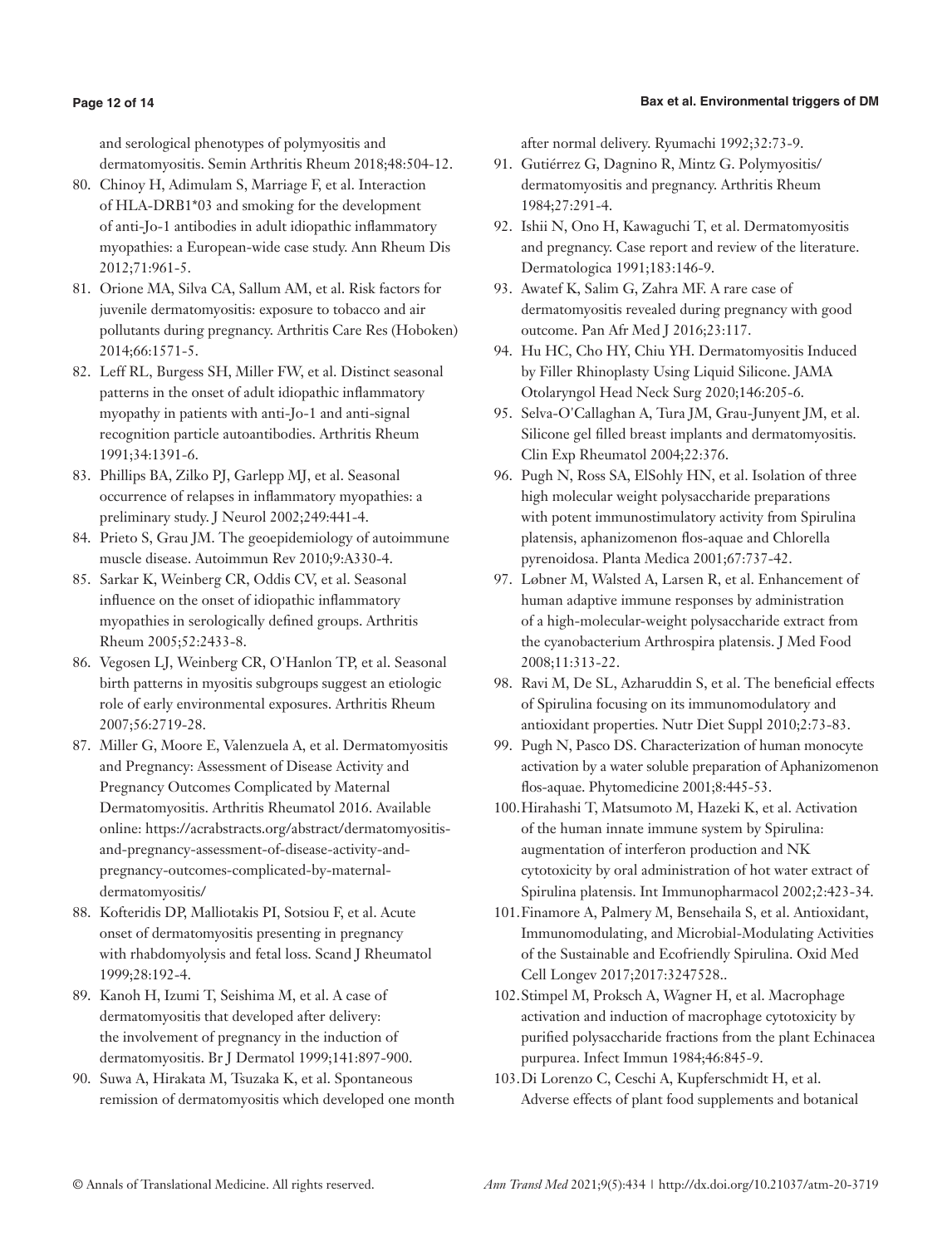#### **Annals of Translational Medicine, Vol 9, No 5 March 2021 Page 13 of 14**

preparations: a systematic review with critical evaluation of causality. Br J Clin Pharmacol 2015;79:578-92.

- 104.Kraigher O, Wohl Y, Gat A, et al. A mixed immunoblistering disorder exhibiting features of bullous pemphigoid and pemphigus foliaceus associated with Spirulina algae intake: Immunoblistering disorder associated with Spirulina algae intake. Int J Dermatol 2008;47:61-3.
- 105.Ernst E. The usage of complementary therapies by dermatological patients: a systematic review. Br J Dermatol 2000;142:857-61.
- 106.Miller FW, Cooper RG, Vencovský J, et al. Genomewide association study of dermatomyositis reveals genetic overlap with other autoimmune disorders. Arthritis Rheum 2013;65:3239-47.
- 107.The use of the WHO-UMC system for standardised case causality assessment The Uppsala Monitoring Centre. Available online: https://www.who.int/medicines/areas/ quality\_safety/safety\_efficacy/WHOcausality\_assessment. pdf. Accessed 4/13/20.
- 108.Madaan K, Kaushik D, Verma T. Hydroxyurea: a key player in cancer chemotherapy. Expert Rev Anticancer Ther 2012;12:19-29.
- 109.Yarbro JW. Mechanism of action of hydroxyurea. Semin Oncol 1992;19:1-10.
- 110.Kalajian AH, Cely SJ, Malone JC, et al. Hydroxyureaassociated dermatomyositis-like eruption demonstrating abnormal epidermal p53 expression: a potential premalignant manifestation of chronic hydroxyurea and UV radiation exposure. Arch Dermatol 2010;146:305-10.
- 111.Senet P, Aractingi S, Porneuf M, et al. Hydroxyureainduced dermatomyositis-like eruption. Br J Dermatol 1995;133:455-9.
- 112.Vassallo C, Passamonti F, Merante S, et al. Mucocutaneous changes during long-term therapy with hydroxyurea in chronic myeloid leukaemia. Clin Exp Dermatol 2001;26:141-8.
- 113.Zaccaria E, Cozzani E, Parodi A. Secondary cutaneous effects of hydroxyurea: possible pathogenetic mechanisms. J Dermatolog Treat 2006;17:176-8.
- 114.Boyd AS, Neldner KH. Hydroxyurea therapy. J Am Acad Dermatol 1991;25:518-24.
- 115.Francis AA, Blevins RD, Carrier WL, et al. Inhibition of DNA repair in ultraviolet-irradiated human cells by hydroxyurea. Biochim Biophys Acta 1979;563:385-92.
- 116.Komaki Y, Yamada A, Komaki F, et al. Efficacy, safety and pharmacokinetics of biosimilars of anti-tumor necrosis

factor-alpha agents in rheumatic diseases; A systematic review and meta-analysis. J Autoimmun 2017;79:4-16.

- 117.Gomollón F, Dignass A, Annese V, et al. 3rd European Evidence-based Consensus on the Diagnosis and Management of Crohn's Disease 2016: Part 1: Diagnosis and Medical Management. J Crohns Colitis 2017;11:3-25.
- 118.Chima M, Lebwohl M. TNF inhibitors for psoriasis. Semin Cutan Med Surg 2018;37:134-42.
- 119.Kao L, Chung L, Fiorentino DF. Pathogenesis of dermatomyositis: role of cytokines and interferon. Curr Rheumatol Rep 2011;13:225-32.
- 120.Mamyrova G, O'Hanlon TP, Sillers L, et al. Cytokine gene polymorphisms as risk and severity factors for juvenile dermatomyositis. Arthritis Rheum 2008;58:3941-50.
- 121.Salomonsson S, Lundberg IE. Cytokines in idiopathic inflammatory myopathies. Autoimmunity 2006;39:177-90.
- 122.Singh VK, Mehrotra S, Agarwal SS. The paradigm of Th1 and Th2 cytokines: its relevance to autoimmunity and allergy. Immunol Res 1999;20:147-61.
- 123.Huard C, Gulla SV, Bennett DV, et al. Correlation of cutaneous disease activity with type 1 interferon gene signature and interferon beta in dermatomyositis. Br J Dermatol 2017;176:1224-30.
- 124.Lorenz HM, Herrmann M, Winkler T, et al. Role of apoptosis in autoimmunity. Apoptosis 2000;5:443-9.
- 125.Lin J, Xue M, Gao M, et al. Toripalimab-Induced Dermatomyositis in a Patient with Metastatic Melanoma. Dermatol Ther (Heidelb) 2020;10:863-7.
- 126.Sibaud V. Dermatologic Reactions to Immune Checkpoint Inhibitors: Skin Toxicities and Immunotherapy. Am J Clin Dermatol 2018;19:345-61.
- 127.Cappelli LC, Gutierrez AK, Bingham CO 3rd, et al. Rheumatic and Musculoskeletal Immune-Related Adverse Events Due to Immune Checkpoint Inhibitors: A Systematic Review of the Literature. Arthritis Care Res (Hoboken) 2017;69:1751-63.
- 128.Tang J, Yu JX, Hubbard-Lucey VM, et al. The clinical trial landscape for PD1/PDL1 immune checkpoint inhibitors. Available online: https://www.nature.com/articles/ nrd.2018.210
- 129.Zampieri S, Ghirardello A, Iaccarino L, et al. Polymyositisdermatomyositis and infections. Autoimmunity 2006;39:191-6.
- 130.Nishina N, Sato S, Masui K, et al. Seasonal and residential clustering at disease onset of anti-MDA5-associated interstitial lung disease. RMD Open 2020;6:e001202.
- 131.Manlhiot C, Liang L, Tran D, et al. Assessment